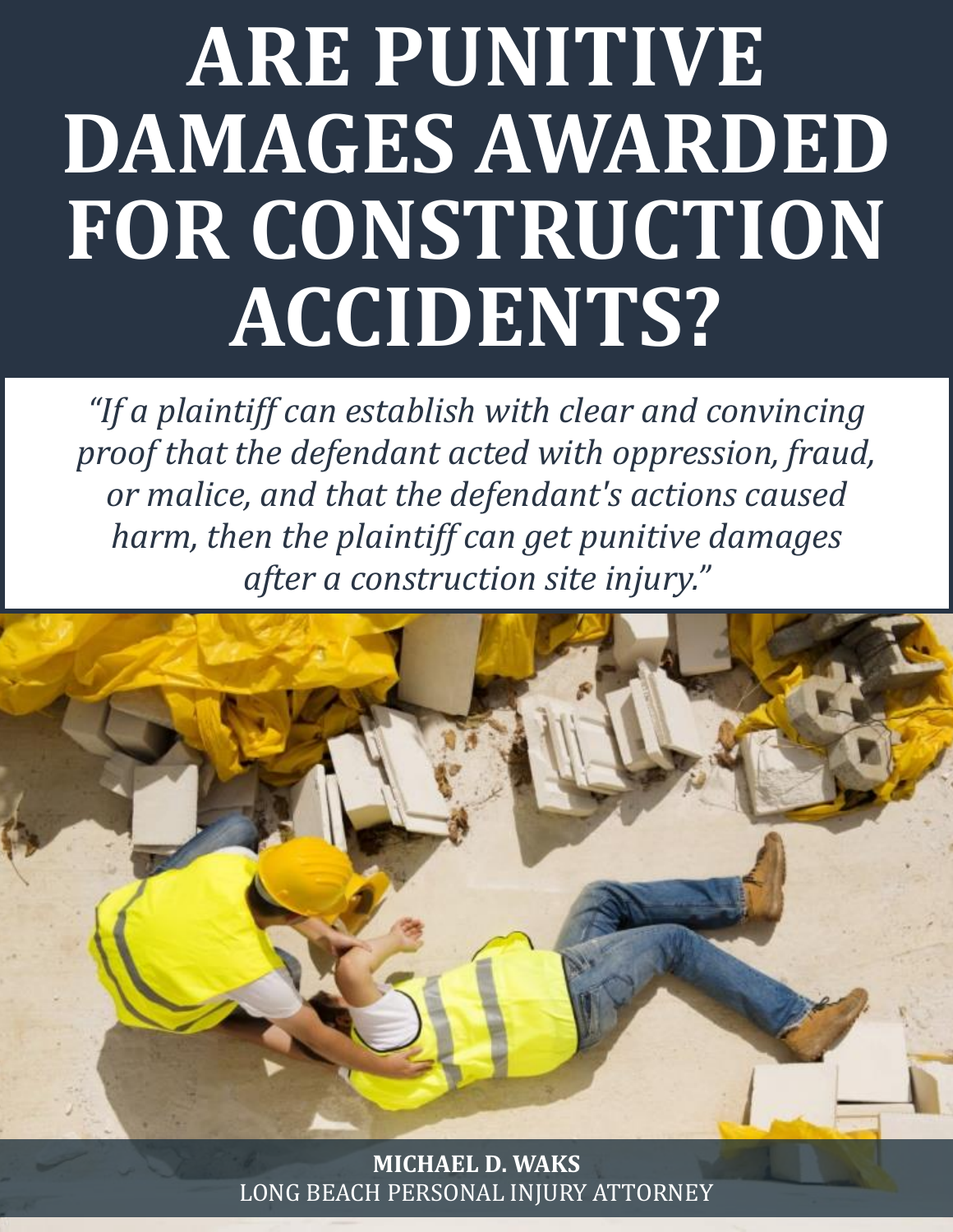

Under the law in the state of California, workers are not generally permitted to sue their employers for injuries sustained on-the-job. This includes injuries occuring at construction sites. Employers can be sued for intentional wrongdoing that falls outside of the workers' compensation framework, but otherwise workers' compensation is the exclusive remedy. An employee injured on-the-job may obtain workers' compensation benefits without proving negligence--and may obtain benefits even in the absence of negligence or wrongdoing on the part

of an employer-- as long as the employee can prove the injury was job-related. These benefits, however, cover only specific losses as defined by statute including paying for medical bills and providing wage loss and disability income.

Because of the limitations on suing employers imposed by workers' compensation rules, employees injured on construction sites cannot obtain punitive damages from an employer under most circumstances. Punitive damages are, however, available in civil lawsuits for personal injury or wrongful death accidents that are not under workers' comp laws.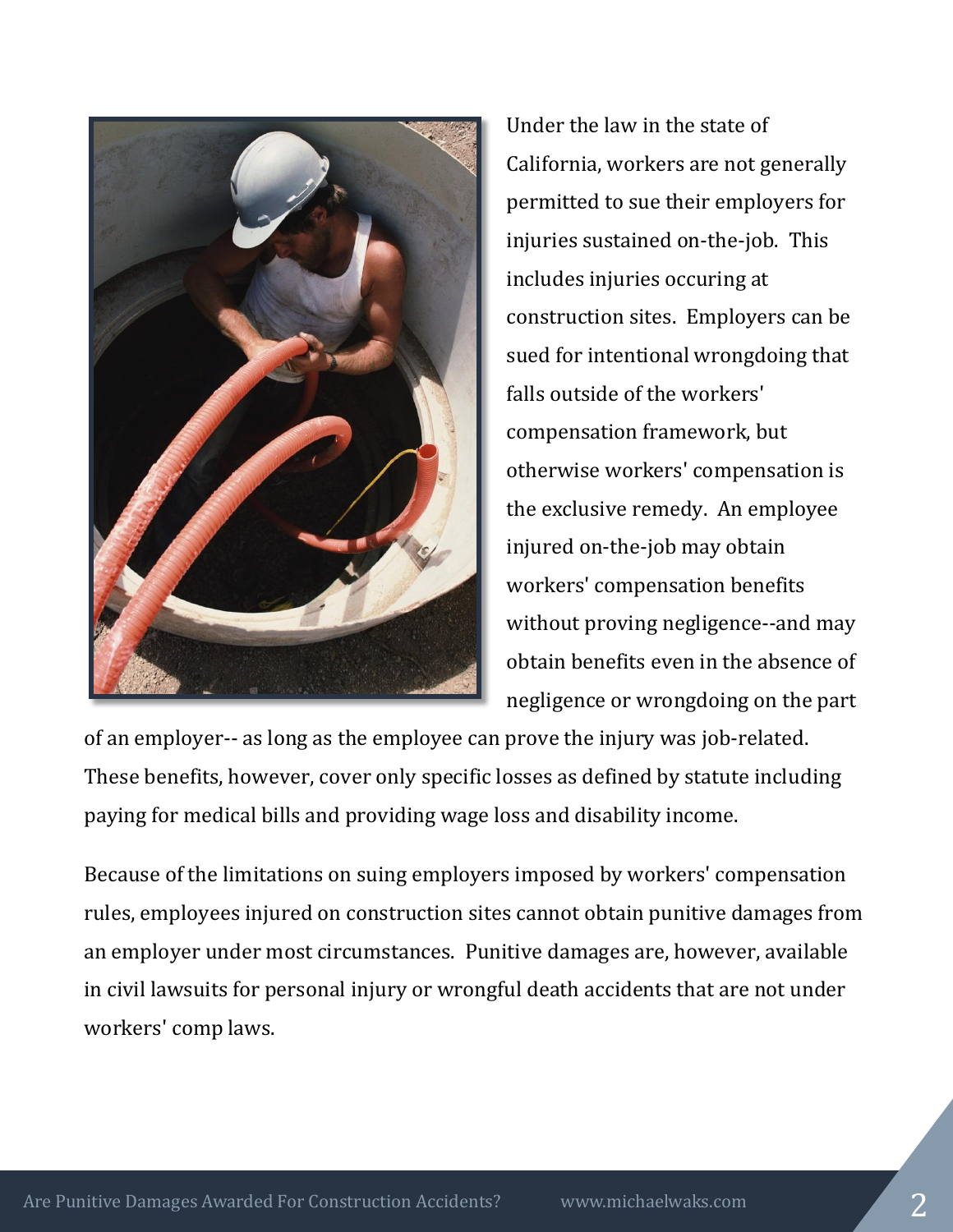For instance, there are some circumstances under which construction accident victims may file third-party personal injury claims after construction site accidents. This occurs when a third-party, non-employer, is responsible for injuries. A construction accident victim can sue a third-party for damages. If the construction accident was fatal, dependent survivors can also file a suit for the loss of their loved one against a negligent third party.

When a construction accident victim or loved ones of a construction worker can file a personal injury or wrongful death claim, it is possible to obtain punitive damages for construction accidents. However, punitive damages are not guaranteed in all civil cases, and a plaintiff must establish that punitive damages are appropriate under the circumstances in order to be awarded this type of injury compensation.

### **WHEN CAN A PLAINTIFF OBTAIN PUNITIVE DAMAGES IN A CONSTRUCTION CASE?**

A plaintiff can obtain punitive damages only if the plaintiff proves in court that a third-party non-employer caused an injury on a construction site. The plaintiff must prove the defendant being sued in a personal injury or wrongful death claim had a legal duty to the plaintiff, which the defendant breached. The plaintiff must also demonstrate the breach of legal duty was the direct cause of an accident, and that the injuries were foreseeable based on the defendant's actions. If the plaintiff successfully proves all elements of an injury accident claim, this entitles the plaintiff to compensatory damages.

If a plaintiff wishes to pursue punitive damages, the plaintiff must prove additional elements to a jury. While compensatory damages are intended to make a plaintiff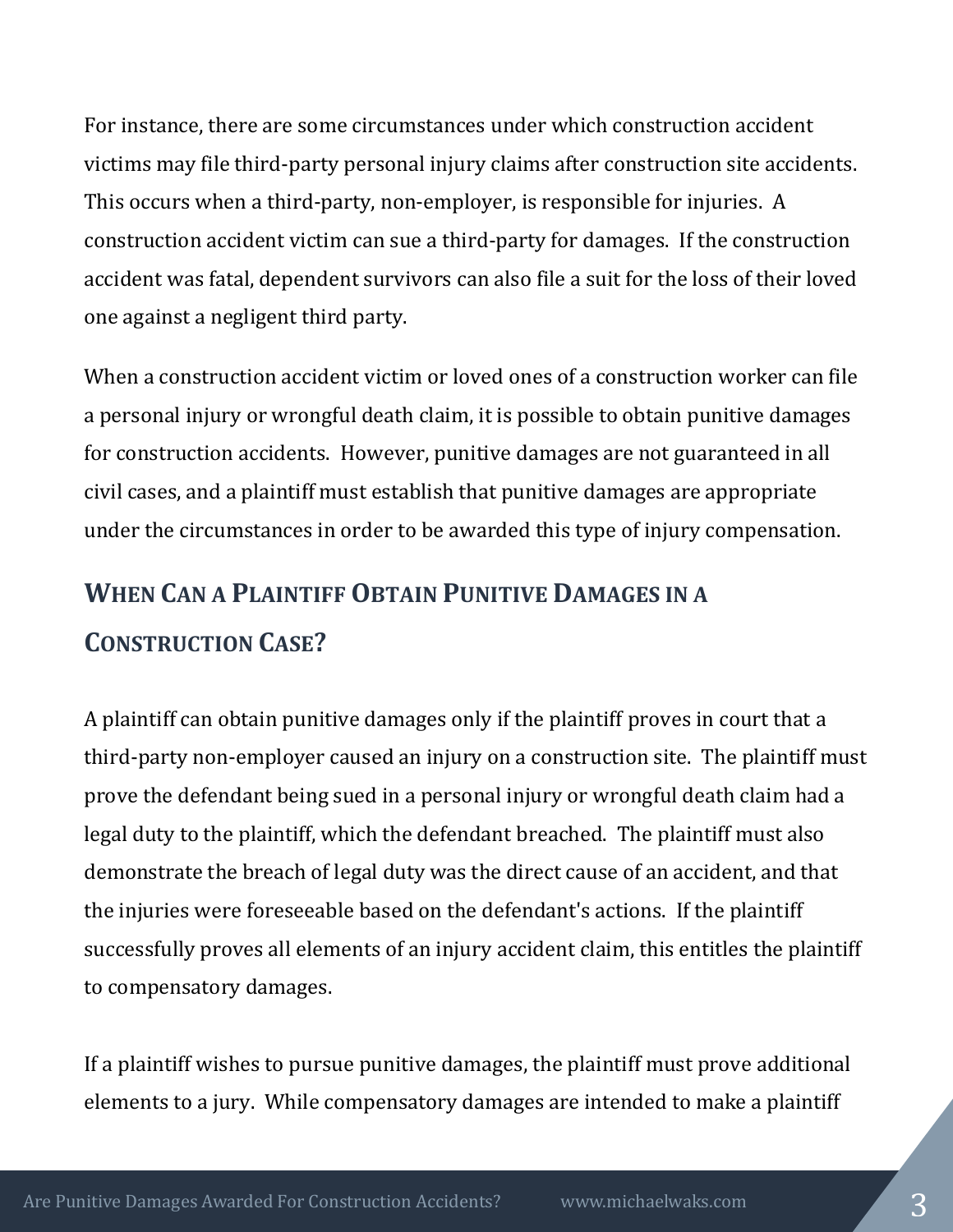whole and provide payment for economic loss and non-financial loss caused by pain and suffering, punitive damages are intended to punish defendants and act as a deterrent against future wrongdoing or bad behavior. Punitive damages thus must be justified by the nature of the defendant's conduct.

[California Code Section 3294](http://www.leginfo.ca.gov/cgi-bin/displaycode?section=civ&group=03001-04000&file=3294-3296) states: "In an action for the breach of an obligation not arising from contract, where it is proven by clear and convincing evidence that the defendant has been guilty of oppression, fraud, or malice, the plaintiff, in addition to the actual damages, may recover damages for the sake of example and by way of punishing the defendant." This statute establishes both the plaintiff's burden of proof (clear and convincing evidence) *and* the elements of what a plaintiff must prove in order to be awarded punitive damages.

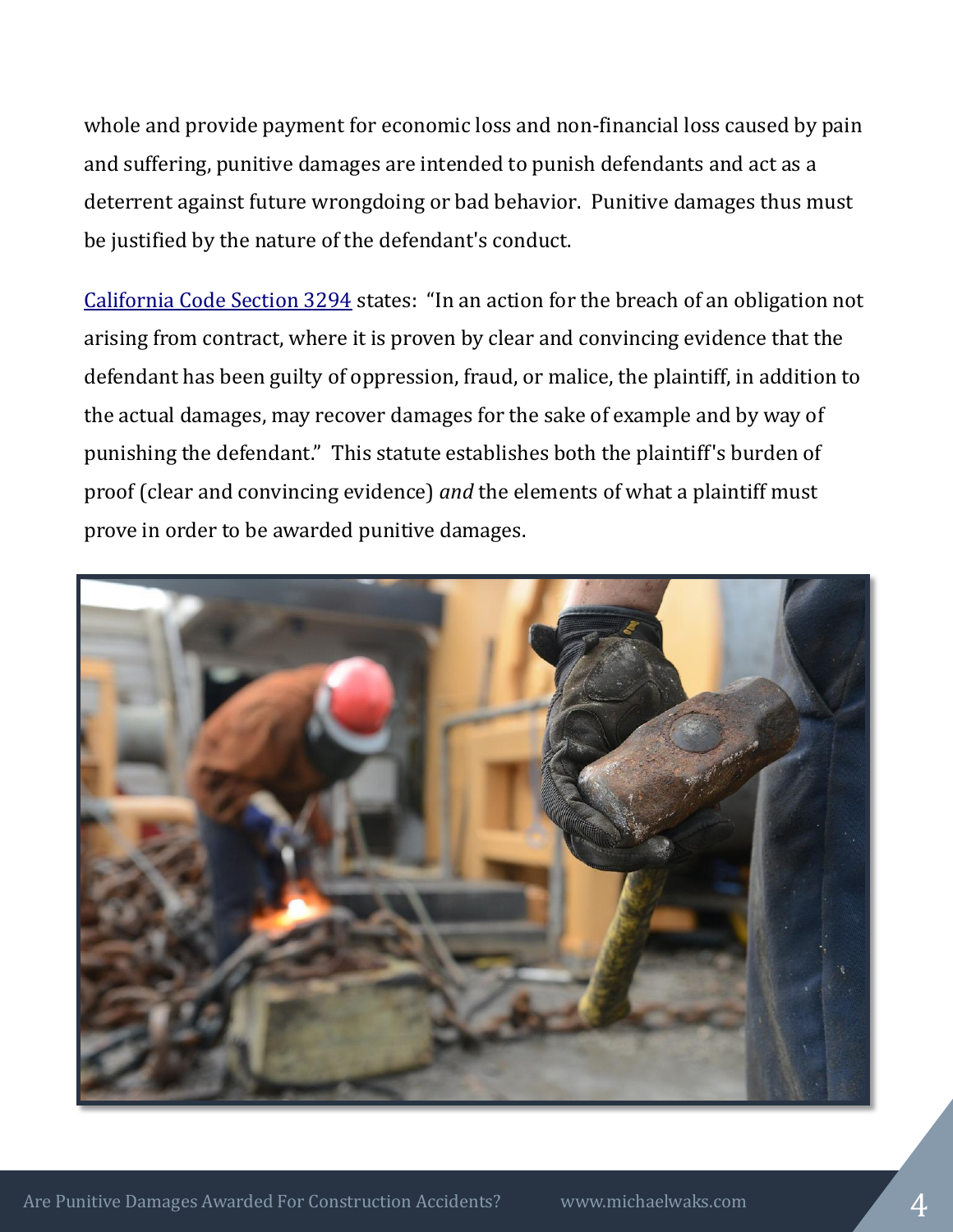The *clear and convincing proof* standard requires the jury to believe there is a greater probability the evidence established by the plaintiff is true than is not true. The jury must have a firm belief or conviction that siding with the plaintiff is appropriate. This is a higher standard than the traditional *preponderance of the evidence* standard a plaintiff must use to prove to be awarded compensatory damages. A *preponderance of the evidence* standard requires a plaintiff to convince a jury that the plaintiff's case is *more likely than not* to be true.

The elements of oppression, fraud, and malice are also defined by California law, and a plaintiff must prove at least one of these elements existed. To prove malice, a plaintiff has to show a defendant's conduct was despicable enough to demonstrate a willful and conscious disregard for the safety or rights of others and/or the defendant intended to cause harm. To prove oppression, the plaintiff also must demonstrate despicable conduct resulting in the plaintiff suffering a cruel or unjust hardship in disregard of the plaintiff's rights. To prove fraud, the plaintiff must show the defendant was intentionally misleading, or intentionally concealed material facts the defendant should have been aware of, in order to deprive the plaintiff of rights or property.

If a plaintiff can establish with clear and convincing proof that the defendant acted with oppression, fraud, or malice, and that the defendant's actions caused harm, then the plaintiff can get punitive damages after a construction site injury.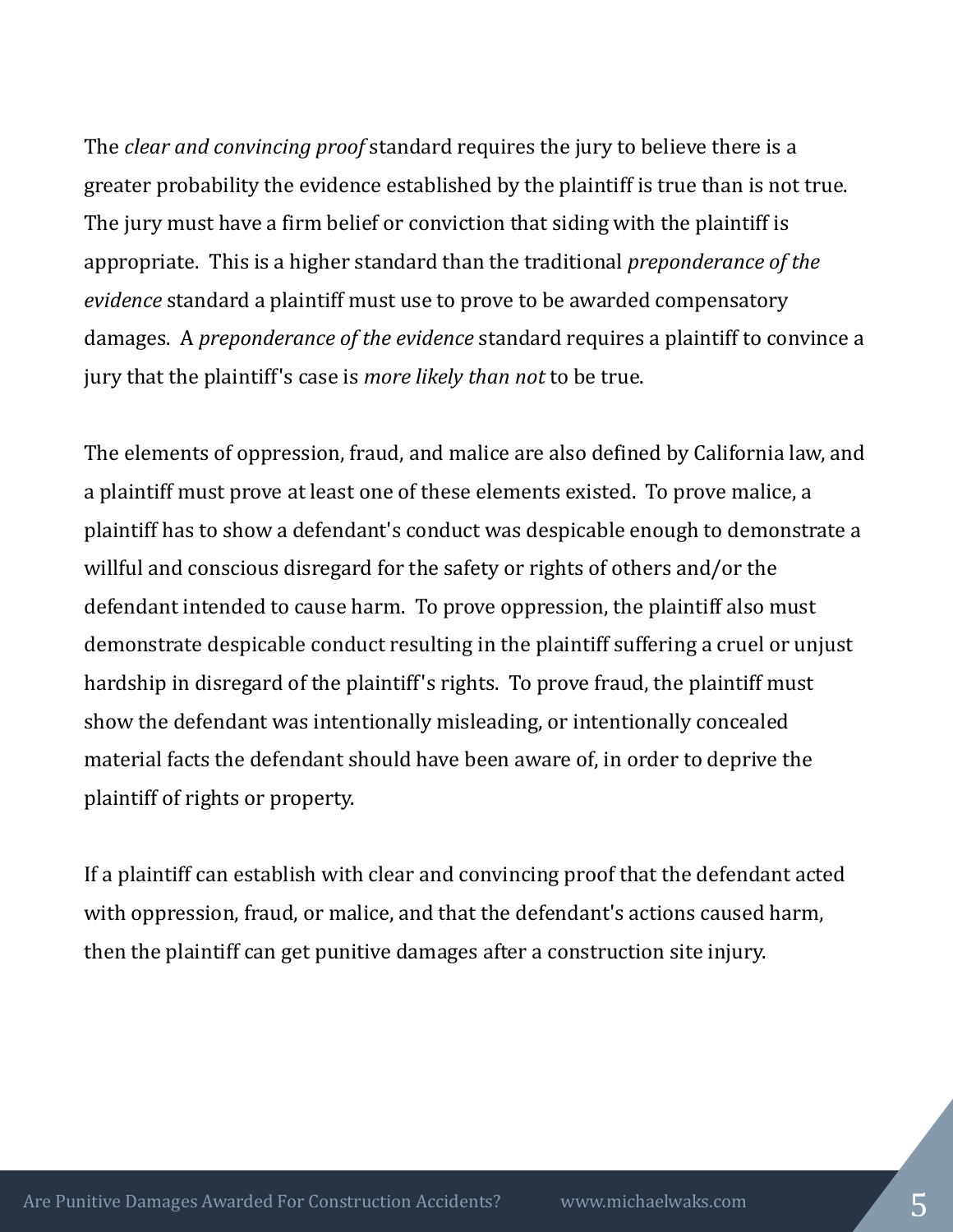## **A LONG BEACH CONSTRUCTION ACCIDENT ATTORNEY CAN HELP** *Your Injuries are Personal to Me*

An experienced attorney can provide guidance and advice on how to resolve construction site accident claims. Contact the Law Office of Michael D. Waks for assistance with your case if you believe a third-party is responsible for your construction site injury. A Long Beach injury lawyer will guide you through the process of making a claim.

Call the Law Office of Michael D. Waks at [888-394-1174](tel:8883941174) or use the convenient online [contact form](http://www.michaelwaks.com/contact/) to schedule a free consultation. You are under no obligation and you will never pay any money unless you recover damages for your injuries. I offer bilingual services as part of my comprehensive approach to legal representation and I am available 24/7 to talk to you about your case.